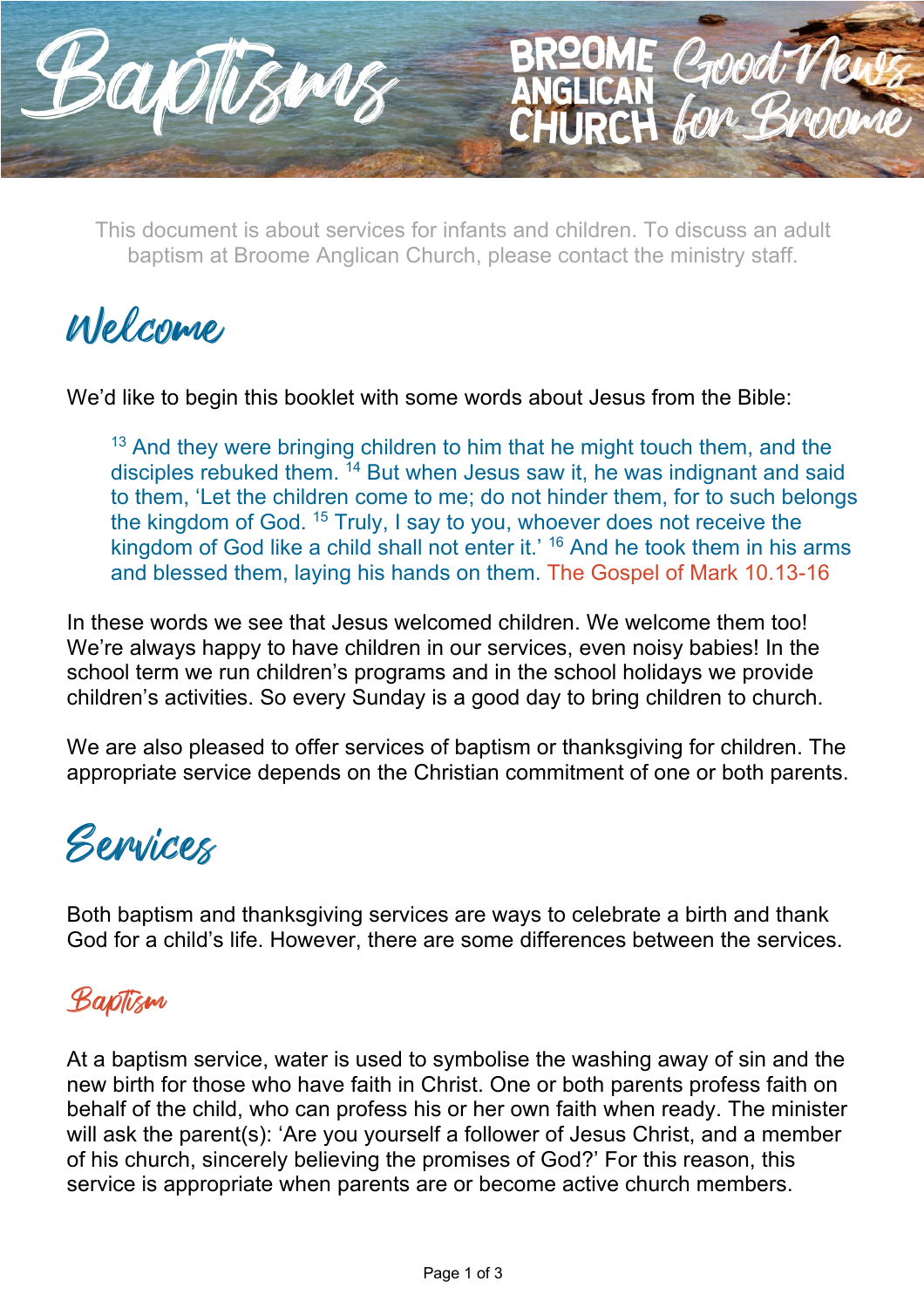## Thanksgiving

At a thanksgiving service, the minister lays hands on the child's head, gives thanks for the child's life, and prays for the child's wellbeing. No profession of faith are made on the child's behalf and no questions are asked about the Christian commitment of the parent(s). For this reason, this service is appropriate when the parents are not willing to become active church members at present, but still have a faith that they'd like to introduce to the child without compromising their integrity.

# Next Steps

If you're not currently an active member of our church, we invite you to come to one or more Sunday morning services and consider the following questions:

- Do I believe the same things as the people at this church?
- Do I want to follow Jesus like the people at this church?
- Do I want to keep gathering with the people at this church?

If your answer to all those questions is 'Yes', please tell one of our ministers, who'll be delighted to welcome you to the church and discuss baptism arrangements.

If your answer to any of those questions is 'No' or 'Not sure', you're welcome to keep coming to church while you figure those things out. In the meantime, please tell one of our ministers if you'd like to arrange a thanksgiving service for your child.

Frequently Asked Questions

#### **When are baptisms usually conducted?**

Baptisms are usually conducted at (or in-between) one of our morning services, so that the church family can participate in welcoming its newest member.

#### **What if I don't live in Broome?**

Where possible, children should be baptised in a church they'll be able to attend regularly. We welcome people who live in remote parts of the West Kimberley as 'satellite members' who will participate in church life to the extent they are able.

#### **What if one parent is absent or isn't a Christian?**

We're happy to conduct a baptism when one parent 'is a follower of Jesus Christ, and a member of his church, sincerely believing the promises of God'. When there are no parents who fit this description, a thanksgiving service is appropriate.